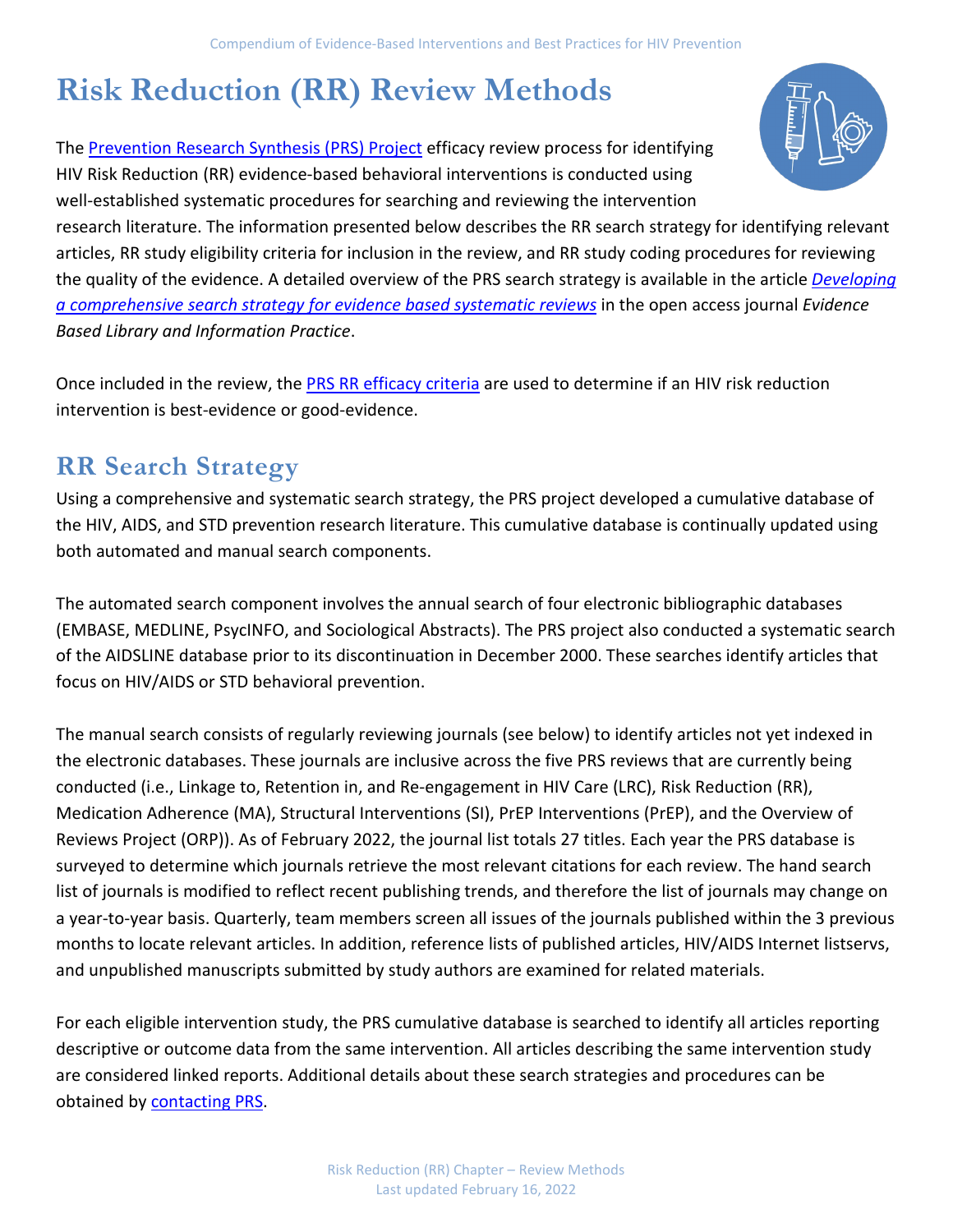## **RR Study Eligibility**

Once articles are identified through the systematic search, they are screened to determine eligibility for the PRS individual- and group-, or community-level intervention efficacy review. To be included in the review, studies *must meet each* of the following inclusion criteria:

- Focus on an HIV, AIDS, or STD behavioral intervention
- Outcome evaluation with a comparison arm
- Published or accepted for publication in a peer–reviewed journal
- Conducted in the United States or a U.S. territory
- Focus on a priority population (determined by CDC) current priority populations: people with HIV (PWH), men who have sex with men (MSM), transgender people, people who use drugs (PWUD), and Black or African American women
- Report any of the following relevant outcome data:
	- o Behaviors directly impacting HIV risk\*:
		- Sex risk behaviors (e.g., abstinence, mutual monogamy, number of sex partners, negotiation of safer sex, condom use, refusal to have unsafe sex)
		- Drug injection behaviors (e.g., frequency of injection drug use, needle sharing)
	- o Biologic measures of HIV or other STD infections (e.g., prevalence or incidence measures of hepatitis, HIV, or other STDs)
	- o HIV testing (the number of persons testing HIV positive must be reported)

Interventions that focus on the following types of prevention are *not* currently included in the PRS RR efficacy review:

- Substance abuse treatment only
- Needle exchange
- Partner counseling and referral services
- Policy changes
- School-based curricula

# **RR Study Coding Procedures**

Pairs of trained content analysts independently code each eligible study with PRS RR efficacy criteria for each eligible study. This coding includes all linked articles reporting information on the same intervention study. All discrepancies between coder pairs are reconciled. If the study does not report critical information needed to determine intervention efficacy, the PRS team contacts the principal investigator of the study to obtain the missing information or to seek additional clarification. The final efficacy determination for each study is reached by PRS team consensus.

**\*Note:** There are multiple options to reduce the risk of acquiring or transmitting HIV. These options include using medicines to treat HIV [\(Treatment as Prevention or TasP\)](https://www.cdc.gov/hiv/risk/art/index.html), using medicines to prevent acquisition of HIV [\(pre-exposure prophylaxis or PrEP\)](https://www.cdc.gov/hiv/risk/prep/index.html), and [reducing risk behaviors.](https://www.cdc.gov/hiv/risk/index.html) The CDC stresses that some options are more effective than others and combining prevention strategies may be even more effective. See [here](https://www.cdc.gov/hiv/risk/estimates/preventionstrategies.html) for more information on the effectiveness of different strategies at preventing HIV acquisition or transmission*.* Whereas